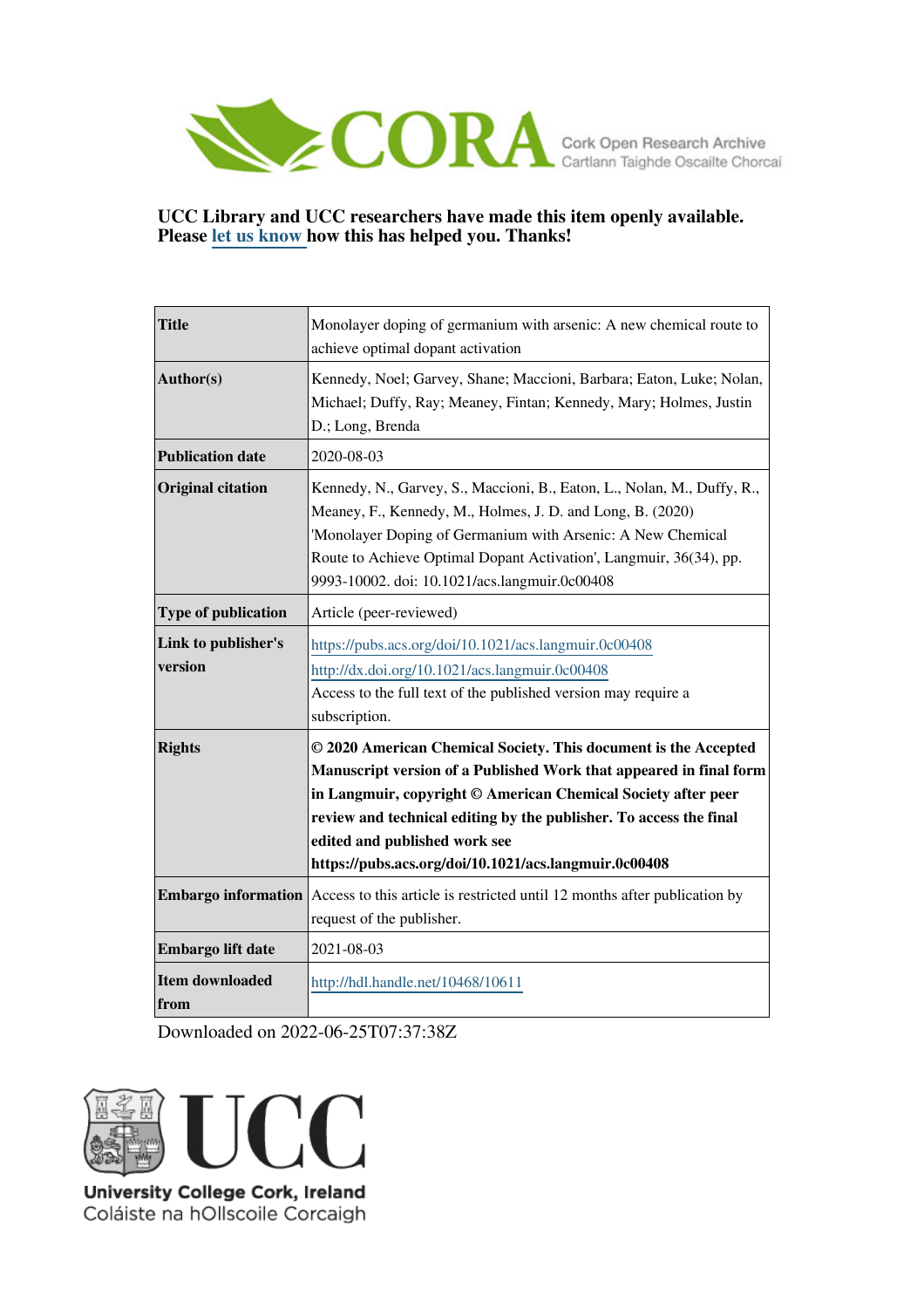## Supplementary information for:

## *Monolayer doping of germanium with arsenic: a new chemical route to achieve optimal dopant activation.*

*Noel Kennedy,<sup>1</sup> Shane Garvey,1,2 Barbara Maccioni<sup>2</sup> , Luke Eaton,1,2 Michael Nolan<sup>2</sup> , Ray Duffy,<sup>2</sup> Fintan Meaney,<sup>2</sup> Mary Kennedy,<sup>3</sup> Justin D. Holmes,<sup>1</sup> and Brenda Long.1\**

<sup>1</sup> School of Chemistry & AMBER Centre, University College Cork, Cork, T12 YN60,

Ireland.

<sup>2</sup> Tyndall National Institute, Lee Maltings, University College Cork, Cork, T12 R5CP,

Ireland.

<sup>3</sup>Scientific Process Development Services, Tarbert, Kerry, Ireland

Corresponding Author: [brenda.long@ucc.ie](mailto:brenda.long@ucc.ie)

**This file includes:**

Figure S1 to S4

**Keywords:** Monolayer doping, arsenic, germanium, functionalisation, click chemistry, carrier concentration.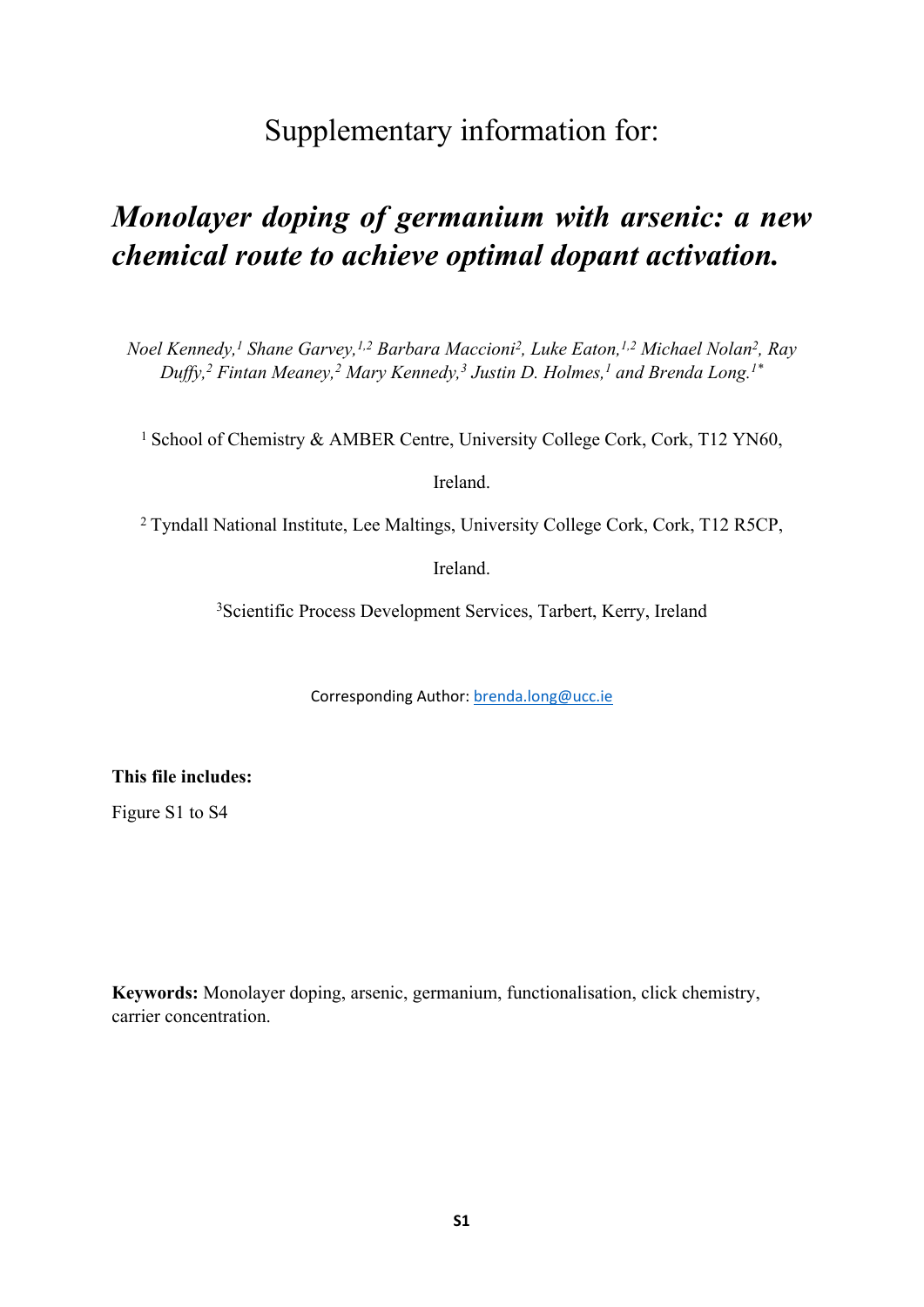## **Supporting Figures**



**Figure S1: Core level XPS spectra of As 2p and As 3d peaks acquired from Ge functionalized with As-acid MLD using a vacuum anneal.** As 3d overlaps with Ge plasmon peaks and therefore it is not possible to quantitatively analyse As presence from this peak. The As 2p peak is not capable of quantitative analysis either as it has no computed relative sensitivity factor (R.S.F). Two distinct peaks are noted in the As 2p signal. The shoulder peak at  $\approx$  1323 eV (blue) represents As in a +3 or +1 oxidation state while the peak at  $\approx$  1326.5 eV represents As in a +5 oxidation state which is the expected positioning from As-acid binding. It is possible that the shoulder peak represents As-acid which has decomposed during the functionalization procedure and now occupies this alternative oxidation state. As is also known to decay under X-rays from the  $+5$  to the  $+3$  oxidation state and may result in this shoulder artefact.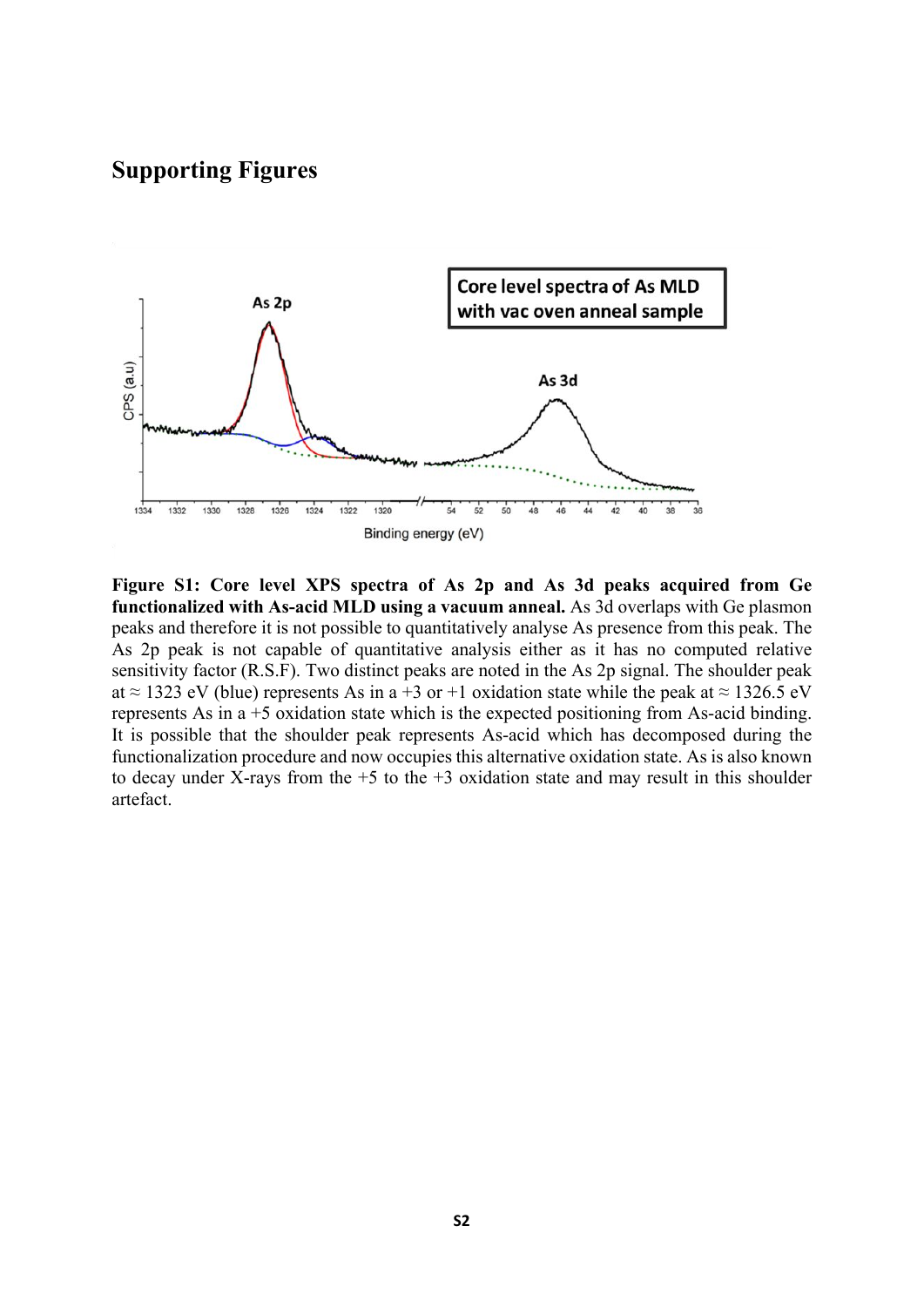

|                                     | Ge 3d<br>$\frac{0}{0}$ | C <sub>1s</sub><br>$\frac{0}{0}$ | Core level area ratio<br>Ge 3d: C 1s |
|-------------------------------------|------------------------|----------------------------------|--------------------------------------|
| As-rec                              | 76.8                   | 23.2                             | 4.6:1                                |
| Cl-terminated                       | 71.2                   | 28.8                             | 3.8:1                                |
| As functionalised<br>with no vacuum | 71.1                   | 28.9                             | 3.3:1                                |
| As functionalised<br>with vacuum    | 64.8                   | 35.2                             | 2.9:1                                |

**Figure S2: Survey spectra analysis of as-received Ge (black), Cl-terminated Ge (red), As functionalised with no vacuum Ge (blue), and As functionalised with vacuum Ge (pink).**  Peaks are indicated for Ge 3d, C 1s, O 1s and As 2p. Quantification of the Ge 3d and C 1s components enabled an understanding of carbon (C) content after each process. A degree of C contamination is noted on the as-received sample. This content increases to approximately the same value for Cl-terminated and As functionalised with no vacuum samples. It is possible that some of the solvents (acetone, ipa, etc.) used in processing are still present on the Ge surface in these samples and lead to this increase. The As functionalised with vacuum sample both demonstrates the presence of the As 2p peak and a significant increase in C 1s %. This is as expected given that monolayer formation with As-acid would lead to the introduction of 1 x As and 6 x C atoms per molecule. The peak at 1070 eV in the As functionalised with no vacuum sample is likely a sodium related contamination which can result from manual handling during processing and is deemed inconsequential.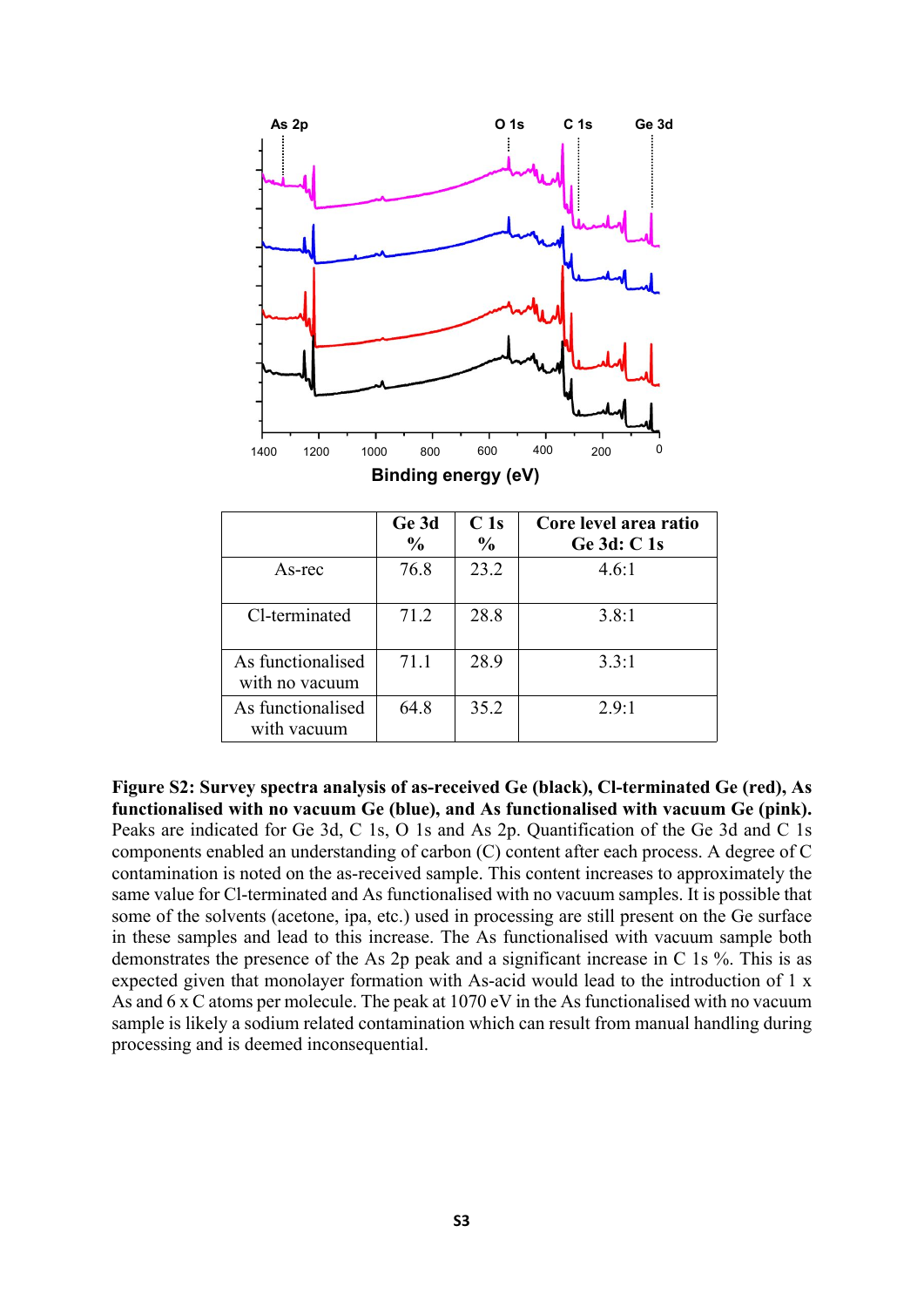

**Figure S3: Core level XPS spectra of the Ge 3d peak after As-acid MLD processing steps.**  This spectra is used to both track oxidation levels and give tentative evidence of monolayer formation. The GeO<sub>2</sub> component of the signal at  $\approx$  33 eV is removed with HCl treatment to leave a pristine (Cl-terminated) Ge surface. After carrying out As-acid MLD functionalization procedures, without the use of a vacuum anneal, the  $GeO<sub>2</sub>$  component shows virtually complete re-growth to a condition similar to the as-received sample. The sample which has been functionalized with As-acid MLD using a vacuum oven anneal displays a minimal amount of  $GeO<sub>2</sub>$  re-growth in comparison to the as-received sample. Storage in ambient conditions for 1 week does not lead to further re-growth of this oxide in the As-acid MLD functionalized with vacuum oven anneal sample. This apparent stability to oxidation also represents tentative evidence of monolayer formation. The grown As-acid monolayer acts as a blocking layer to prevent re-oxidation.